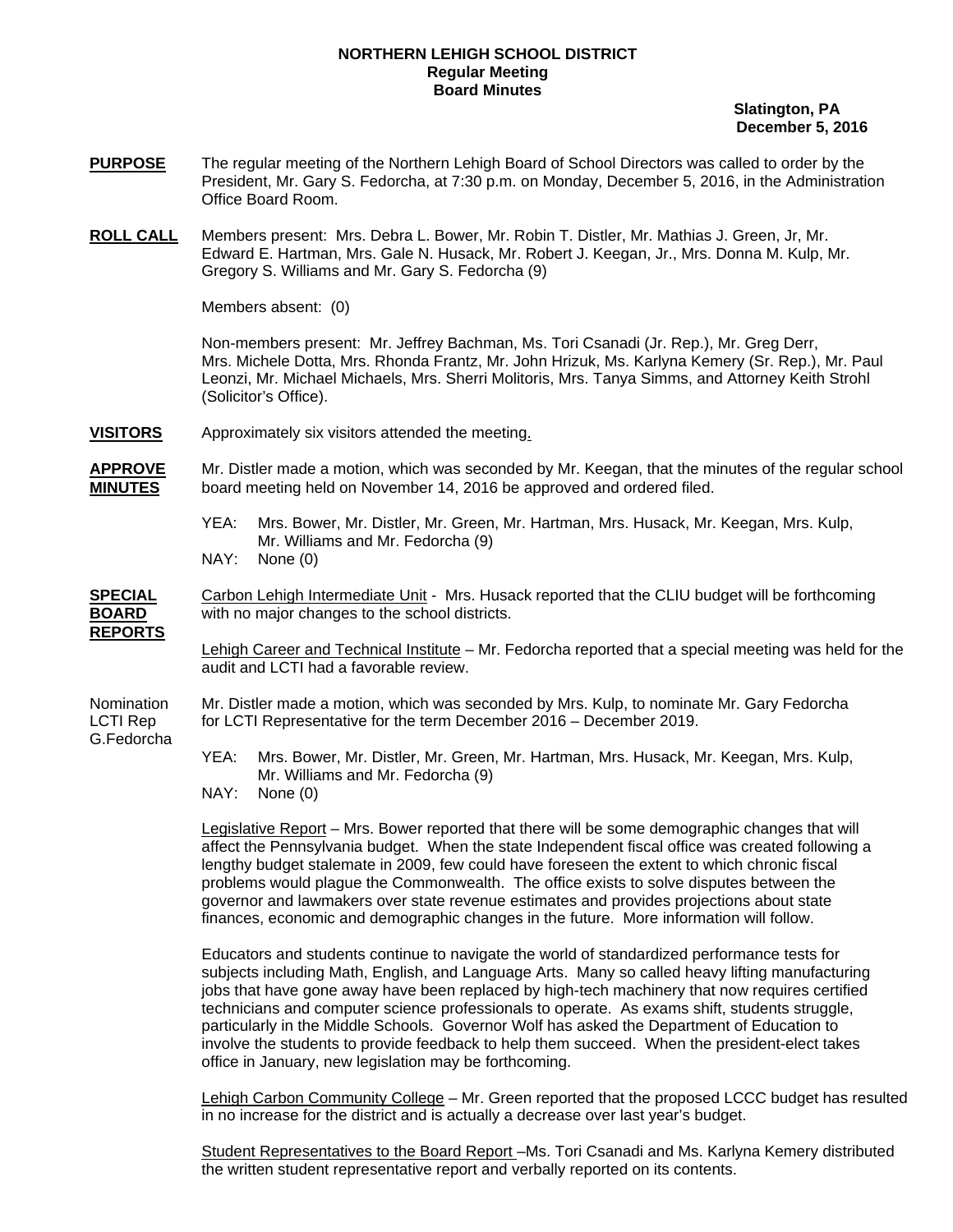| <b>SPECIAL</b><br><b>BOARD</b><br><b>REPORTS</b> | Business Manager's Report - Mrs. Frantz reported that the local auditors will be finishing the<br>single audit this Thursday and we hope to have the final audit report by January.                                                                                                                                                                                                                                                                                                                                                                                                                                                                                                                                                                                                                                                                                                                                                                                                                                                                                                                                                                                                                                                                                                            |                                                                                                                           |                                                                                                 |  |  |                                                                                                                                                                                    |
|--------------------------------------------------|------------------------------------------------------------------------------------------------------------------------------------------------------------------------------------------------------------------------------------------------------------------------------------------------------------------------------------------------------------------------------------------------------------------------------------------------------------------------------------------------------------------------------------------------------------------------------------------------------------------------------------------------------------------------------------------------------------------------------------------------------------------------------------------------------------------------------------------------------------------------------------------------------------------------------------------------------------------------------------------------------------------------------------------------------------------------------------------------------------------------------------------------------------------------------------------------------------------------------------------------------------------------------------------------|---------------------------------------------------------------------------------------------------------------------------|-------------------------------------------------------------------------------------------------|--|--|------------------------------------------------------------------------------------------------------------------------------------------------------------------------------------|
| $(cont.)$                                        | Mrs. Molitoris reported that the representative from PASBO was at the last business manager's meeting<br>and reported that the state revenues are lower than anticipated. They are looking at a \$1.6 billion<br>shortfall and it may actually be closer to \$3 billion. She noted that the 2017-2018 budget will most likely<br>not be signed by June 30, 2017. Mrs. Molitoris expressed concern that we may not receive all of our<br>basic education subsidy revenues. Mr. Green asked if Bill Gorman could come to a future Finance<br>Committee. Mrs. Molitoris will make the arrangements.<br>Superintendent's Report - Mr. Michaels reported that Pedro Rivera spoke at the Superintendent's<br>Conference and he believes that next year's budget will be delayed longer than the budget two years<br>ago. Mr. Michaels reported that there is a significant possibility the state will not meet all of their financial<br>obligations which is why we budgeted the way we did.<br>Mr. Michaels reported that there was a Chamber of Commerce meeting last week with discussion<br>centering on repair work to the Walnutport bridge. Mr. Michaels spoke with Senator Scavello's office<br>and Jason Newhard, engineer for Walnutport. Mr. Michaels implored them to keep us informed. |                                                                                                                           |                                                                                                 |  |  |                                                                                                                                                                                    |
|                                                  |                                                                                                                                                                                                                                                                                                                                                                                                                                                                                                                                                                                                                                                                                                                                                                                                                                                                                                                                                                                                                                                                                                                                                                                                                                                                                                |                                                                                                                           |                                                                                                 |  |  |                                                                                                                                                                                    |
|                                                  |                                                                                                                                                                                                                                                                                                                                                                                                                                                                                                                                                                                                                                                                                                                                                                                                                                                                                                                                                                                                                                                                                                                                                                                                                                                                                                |                                                                                                                           |                                                                                                 |  |  | Mr. Michaels announced that the Administration and central office staff is once again involved in<br>the Adopt-A-Family for Christmas program for needy families in our community. |
|                                                  | <b>PERSONNEL</b>                                                                                                                                                                                                                                                                                                                                                                                                                                                                                                                                                                                                                                                                                                                                                                                                                                                                                                                                                                                                                                                                                                                                                                                                                                                                               | the following personnel items:                                                                                            | Mrs. Kulp made a motion, which was seconded by Mr. Keegan, that the Board of Education approves |  |  |                                                                                                                                                                                    |
| Co-Curricular<br>Appointment<br>2017-2018        | Ryan Van Norman                                                                                                                                                                                                                                                                                                                                                                                                                                                                                                                                                                                                                                                                                                                                                                                                                                                                                                                                                                                                                                                                                                                                                                                                                                                                                | <b>Assistant Football Coach</b><br>*2016-2017 salaries will apply until a new collective bargaining agreement is approved | \$4,744.00*                                                                                     |  |  |                                                                                                                                                                                    |
|                                                  | Motion to renew the appointment of the following Co-Curricular positions for the 2017-2018                                                                                                                                                                                                                                                                                                                                                                                                                                                                                                                                                                                                                                                                                                                                                                                                                                                                                                                                                                                                                                                                                                                                                                                                     |                                                                                                                           |                                                                                                 |  |  |                                                                                                                                                                                    |
|                                                  | school year:                                                                                                                                                                                                                                                                                                                                                                                                                                                                                                                                                                                                                                                                                                                                                                                                                                                                                                                                                                                                                                                                                                                                                                                                                                                                                   |                                                                                                                           |                                                                                                 |  |  |                                                                                                                                                                                    |
|                                                  | Joseph Tout                                                                                                                                                                                                                                                                                                                                                                                                                                                                                                                                                                                                                                                                                                                                                                                                                                                                                                                                                                                                                                                                                                                                                                                                                                                                                    | <b>Head Football Coach</b>                                                                                                | \$7,299.00*                                                                                     |  |  |                                                                                                                                                                                    |
|                                                  | Stephen Hluschak                                                                                                                                                                                                                                                                                                                                                                                                                                                                                                                                                                                                                                                                                                                                                                                                                                                                                                                                                                                                                                                                                                                                                                                                                                                                               | <b>Assistant Football Coach</b>                                                                                           | \$4,744.00*                                                                                     |  |  |                                                                                                                                                                                    |
|                                                  | Mark Lavine                                                                                                                                                                                                                                                                                                                                                                                                                                                                                                                                                                                                                                                                                                                                                                                                                                                                                                                                                                                                                                                                                                                                                                                                                                                                                    | <b>Assistant Football Coach</b>                                                                                           | \$4,744.00*                                                                                     |  |  |                                                                                                                                                                                    |
|                                                  | Alden Farber                                                                                                                                                                                                                                                                                                                                                                                                                                                                                                                                                                                                                                                                                                                                                                                                                                                                                                                                                                                                                                                                                                                                                                                                                                                                                   | <b>Assistant Football Coach</b>                                                                                           | \$4,744.00*                                                                                     |  |  |                                                                                                                                                                                    |
|                                                  | Terry Bowman                                                                                                                                                                                                                                                                                                                                                                                                                                                                                                                                                                                                                                                                                                                                                                                                                                                                                                                                                                                                                                                                                                                                                                                                                                                                                   | Assistant Football Coach-Shared Stipend                                                                                   | \$2,372.00*                                                                                     |  |  |                                                                                                                                                                                    |
|                                                  | Dylan Hofmann                                                                                                                                                                                                                                                                                                                                                                                                                                                                                                                                                                                                                                                                                                                                                                                                                                                                                                                                                                                                                                                                                                                                                                                                                                                                                  | Assistant Football Coach-Shared Stipend                                                                                   | \$2,372.00*                                                                                     |  |  |                                                                                                                                                                                    |
|                                                  | Jessica Frew                                                                                                                                                                                                                                                                                                                                                                                                                                                                                                                                                                                                                                                                                                                                                                                                                                                                                                                                                                                                                                                                                                                                                                                                                                                                                   | Head Field Hockey Coach                                                                                                   | \$5,276.00*                                                                                     |  |  |                                                                                                                                                                                    |
|                                                  | Amanda Dietz                                                                                                                                                                                                                                                                                                                                                                                                                                                                                                                                                                                                                                                                                                                                                                                                                                                                                                                                                                                                                                                                                                                                                                                                                                                                                   | Assistant Field Hockey Coach                                                                                              | \$2,931.00*                                                                                     |  |  |                                                                                                                                                                                    |
|                                                  | David Oertner                                                                                                                                                                                                                                                                                                                                                                                                                                                                                                                                                                                                                                                                                                                                                                                                                                                                                                                                                                                                                                                                                                                                                                                                                                                                                  | <b>Head Cross Country Coach</b>                                                                                           | \$4,373.00*                                                                                     |  |  |                                                                                                                                                                                    |
|                                                  | Elizabeth Case                                                                                                                                                                                                                                                                                                                                                                                                                                                                                                                                                                                                                                                                                                                                                                                                                                                                                                                                                                                                                                                                                                                                                                                                                                                                                 | <b>Assistant Cross Country Coach</b>                                                                                      | \$2,842.00*                                                                                     |  |  |                                                                                                                                                                                    |
|                                                  | Jason Ruch                                                                                                                                                                                                                                                                                                                                                                                                                                                                                                                                                                                                                                                                                                                                                                                                                                                                                                                                                                                                                                                                                                                                                                                                                                                                                     | Head Boys' Soccer Coach                                                                                                   | \$5,276.00*                                                                                     |  |  |                                                                                                                                                                                    |
|                                                  | Jeremy Battista<br>Jason Reinhard                                                                                                                                                                                                                                                                                                                                                                                                                                                                                                                                                                                                                                                                                                                                                                                                                                                                                                                                                                                                                                                                                                                                                                                                                                                              | Assistant Boys' Soccer Coach<br><b>Head Girls' Soccer Coach</b>                                                           | \$2,931.00*                                                                                     |  |  |                                                                                                                                                                                    |
|                                                  | Patricia Jones                                                                                                                                                                                                                                                                                                                                                                                                                                                                                                                                                                                                                                                                                                                                                                                                                                                                                                                                                                                                                                                                                                                                                                                                                                                                                 | <b>Assistant Girls' Soccer Coach</b>                                                                                      | \$5,276.00*<br>\$2,931.00*                                                                      |  |  |                                                                                                                                                                                    |
|                                                  | <b>Jeff Miller</b>                                                                                                                                                                                                                                                                                                                                                                                                                                                                                                                                                                                                                                                                                                                                                                                                                                                                                                                                                                                                                                                                                                                                                                                                                                                                             | Sr. High Fall Intramurals - Basketball                                                                                    | 854.00*<br>\$                                                                                   |  |  |                                                                                                                                                                                    |
|                                                  | <b>Todd Herzog</b>                                                                                                                                                                                                                                                                                                                                                                                                                                                                                                                                                                                                                                                                                                                                                                                                                                                                                                                                                                                                                                                                                                                                                                                                                                                                             | Sr. High Fall Intramurals - Weightlifting                                                                                 | 854.00*<br>\$                                                                                   |  |  |                                                                                                                                                                                    |
|                                                  | <b>Robert Hicks</b>                                                                                                                                                                                                                                                                                                                                                                                                                                                                                                                                                                                                                                                                                                                                                                                                                                                                                                                                                                                                                                                                                                                                                                                                                                                                            | Sr. High Fall Intramurals - Softball                                                                                      | \$.<br>854.00*                                                                                  |  |  |                                                                                                                                                                                    |
|                                                  | *2016-2017 salaries will apply until a new collective bargaining agreement is approved.                                                                                                                                                                                                                                                                                                                                                                                                                                                                                                                                                                                                                                                                                                                                                                                                                                                                                                                                                                                                                                                                                                                                                                                                        |                                                                                                                           |                                                                                                 |  |  |                                                                                                                                                                                    |
| Co-Curricular<br>Volunteers<br>2016-2017         | Justin Hampton*<br>*Pending Verification of Missing Personnel File Documents                                                                                                                                                                                                                                                                                                                                                                                                                                                                                                                                                                                                                                                                                                                                                                                                                                                                                                                                                                                                                                                                                                                                                                                                                   | Assistant Boys' Basketball Coach                                                                                          |                                                                                                 |  |  |                                                                                                                                                                                    |
| Co-Curricular                                    | Cody Bowman                                                                                                                                                                                                                                                                                                                                                                                                                                                                                                                                                                                                                                                                                                                                                                                                                                                                                                                                                                                                                                                                                                                                                                                                                                                                                    | <b>Assistant Football Coach</b>                                                                                           |                                                                                                 |  |  |                                                                                                                                                                                    |
| Volunteers                                       | Lori-Beth Guelcher                                                                                                                                                                                                                                                                                                                                                                                                                                                                                                                                                                                                                                                                                                                                                                                                                                                                                                                                                                                                                                                                                                                                                                                                                                                                             | <b>Assistant Cross Country Coach</b>                                                                                      |                                                                                                 |  |  |                                                                                                                                                                                    |
| 2017-2018                                        | Derek Long                                                                                                                                                                                                                                                                                                                                                                                                                                                                                                                                                                                                                                                                                                                                                                                                                                                                                                                                                                                                                                                                                                                                                                                                                                                                                     | <b>Assistant Football Coach</b>                                                                                           |                                                                                                 |  |  |                                                                                                                                                                                    |
|                                                  | Adam Merkle                                                                                                                                                                                                                                                                                                                                                                                                                                                                                                                                                                                                                                                                                                                                                                                                                                                                                                                                                                                                                                                                                                                                                                                                                                                                                    | <b>Assistant Girls' Soccer Coach</b>                                                                                      |                                                                                                 |  |  |                                                                                                                                                                                    |
|                                                  | Britani Pristash                                                                                                                                                                                                                                                                                                                                                                                                                                                                                                                                                                                                                                                                                                                                                                                                                                                                                                                                                                                                                                                                                                                                                                                                                                                                               | <b>Assistant Field Hockey Coach</b>                                                                                       |                                                                                                 |  |  |                                                                                                                                                                                    |
|                                                  | Channing Shiffert*<br>Assistant Girls' Soccer Coach                                                                                                                                                                                                                                                                                                                                                                                                                                                                                                                                                                                                                                                                                                                                                                                                                                                                                                                                                                                                                                                                                                                                                                                                                                            |                                                                                                                           |                                                                                                 |  |  |                                                                                                                                                                                    |
|                                                  | Shawn Wanamaker<br>Assistant Field Hockey Coach<br>Amy Zeiser<br><b>Assistant Cross Country Coach</b>                                                                                                                                                                                                                                                                                                                                                                                                                                                                                                                                                                                                                                                                                                                                                                                                                                                                                                                                                                                                                                                                                                                                                                                          |                                                                                                                           |                                                                                                 |  |  |                                                                                                                                                                                    |
|                                                  |                                                                                                                                                                                                                                                                                                                                                                                                                                                                                                                                                                                                                                                                                                                                                                                                                                                                                                                                                                                                                                                                                                                                                                                                                                                                                                |                                                                                                                           |                                                                                                 |  |  |                                                                                                                                                                                    |

 **\*Pending Verification of Missing Personnel File Documents**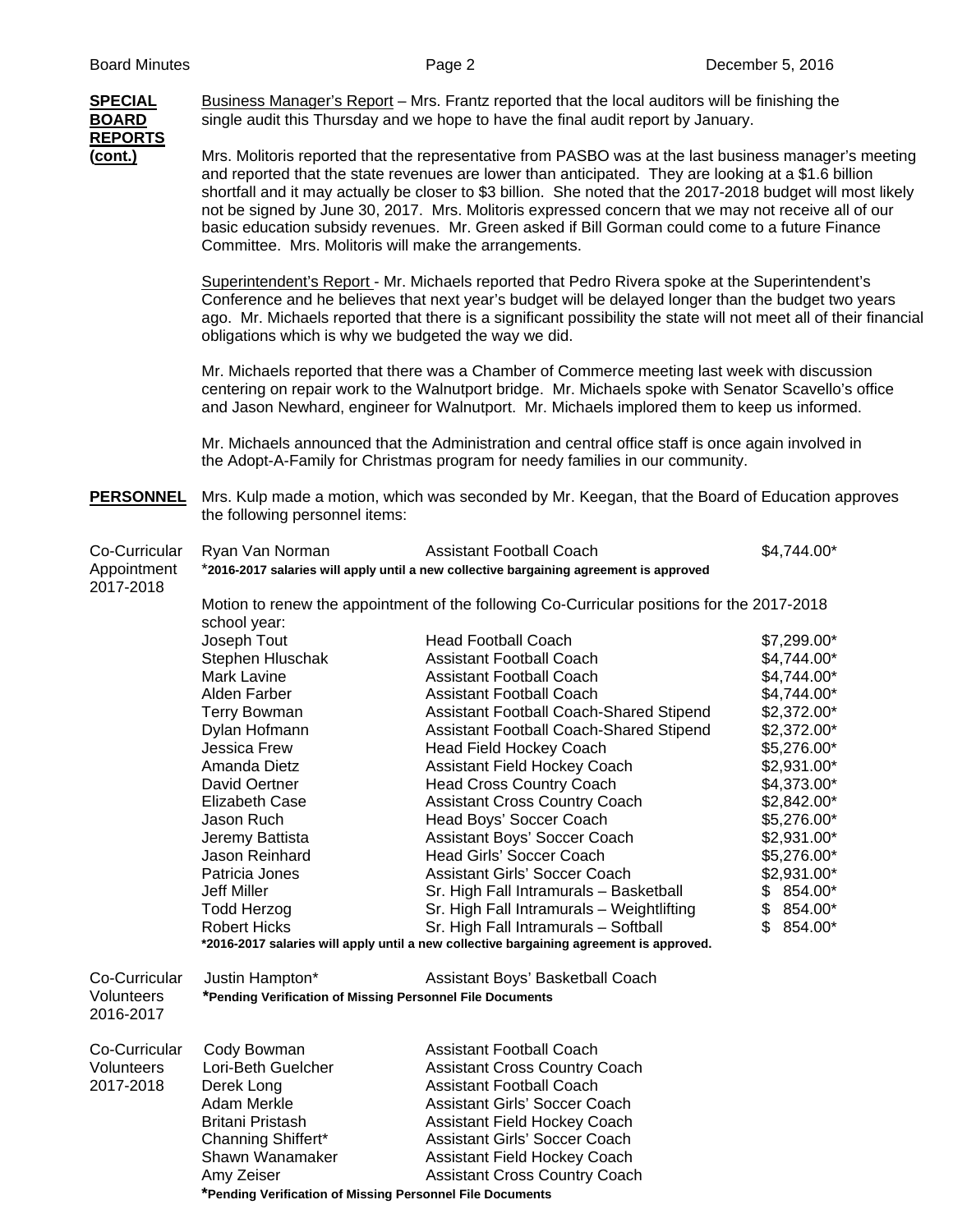| <b>PERSONNEL</b><br>(Cont.)<br>Substitute- | Approve the following substitute teacher for the 2016-2017 school year at the 2016-2017<br>substitute teacher rates as approved on the Supplemental Salary Schedule:                                                                                                           |  |  |  |  |
|--------------------------------------------|--------------------------------------------------------------------------------------------------------------------------------------------------------------------------------------------------------------------------------------------------------------------------------|--|--|--|--|
| Instructional                              | Preston Kucsan - CLIU Guest Teacher                                                                                                                                                                                                                                            |  |  |  |  |
| Substitute<br>Non-Instruct-<br>ional       | Approve the following individual as substitute secretary/aide and cafeteria worker for the<br>2016-2017 school year at the 2016-2017 substitute rate as approved on the Supplemental<br>Personnel Salary Schedule:                                                             |  |  |  |  |
|                                            | Holly Carlson*<br>*Pending Verification of Missing Personnel File Documents                                                                                                                                                                                                    |  |  |  |  |
|                                            | YEA:<br>Mrs. Bower, Mr. Distler, Mr. Green, Mr. Hartman, Mrs. Husack, Mr. Keegan, Mrs. Kulp,<br>Mr. Williams and Mr. Fedorcha (9)<br>NAY:<br>None $(0)$                                                                                                                        |  |  |  |  |
| <b>CONFER-</b><br><b>ENCES</b>             | Mr. Distler made a motion, which was seconded by Mr. Williams, that the Board of Education<br>approves the following conference:                                                                                                                                               |  |  |  |  |
|                                            | Bryan Geist - 50 <sup>th</sup> Annual Pennsylvania State Athletic Directors Association Conference -<br>March 21-24, 2017 - Hershey Lodge, Hershey, PA - Registration: \$250.00, Lodging: \$562.77 -<br>Total Approximate Cost: \$812.77 - Funding: Athletic Department Budget |  |  |  |  |
|                                            | YEA:<br>Mrs. Bower, Mr. Distler, Mr. Green, Mr. Hartman, Mrs. Husack, Mr. Keegan, Mrs. Kulp,<br>Mr. Williams and Mr. Fedorcha (9)                                                                                                                                              |  |  |  |  |
|                                            | NAY:<br>None $(0)$                                                                                                                                                                                                                                                             |  |  |  |  |
| <b>POLICY</b>                              | Mr. Keegan made a motion, which was seconded by Mrs. Husack, that the Board of Education<br>Approves the following policy items:                                                                                                                                               |  |  |  |  |
| <b>Board Policy</b><br>Second<br>Reading   | Approve school board policy #007 - Local Board Procedures - Distribution, as presented after second<br>reading.                                                                                                                                                                |  |  |  |  |
|                                            | Approve school board policy #334.1 - Employees - Benevolence Sick Leave, as presented after<br>second reading.                                                                                                                                                                 |  |  |  |  |
|                                            | Approve school board policy #336 - Employees - Personal Necessity Leave, as presented after<br>second reading.                                                                                                                                                                 |  |  |  |  |
|                                            | Approve school board policy #339 - Employees - Uncompensated Leave, as presented after<br>second reading.                                                                                                                                                                      |  |  |  |  |
|                                            | Approve school board policy #810.2 - Transportation - Video/Audio Recording, as presented after<br>second reading.                                                                                                                                                             |  |  |  |  |
|                                            | Approve school board policy #827 – Operations – Conflict of Interest, as presented after second<br>reading.                                                                                                                                                                    |  |  |  |  |
| Homebound<br>Instruction                   | It is recommended that the Board of Education grant homebound instruction for an 8 <sup>th</sup> grade student,<br>Student No. 2090202 for five hours per week, effective November 9, 2016 and continuing until<br>approximately December 23, 2016.                            |  |  |  |  |
|                                            | YEA:<br>Mrs. Bower, Mr. Distler, Mr. Green, Mr. Hartman, Mrs. Husack, Mr. Keegan, Mrs. Kulp,<br>Mr. Williams and Mr. Fedorcha (9)<br>NAY:<br>None $(0)$                                                                                                                        |  |  |  |  |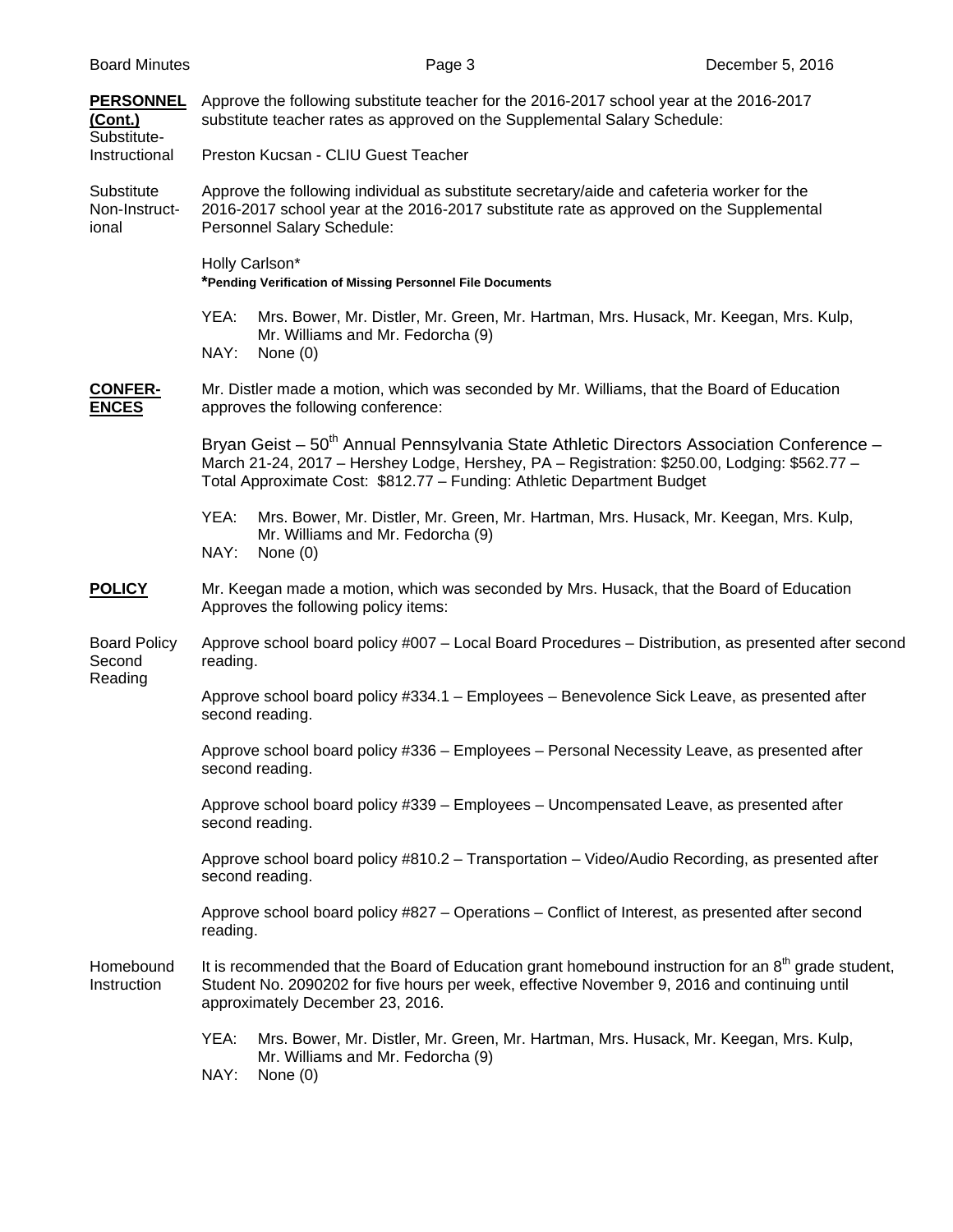| <b>CURRIC-</b><br><b>ULUM AND</b><br><b>INSTRUC-</b>                                              | Mr. Keegan made a motion, which was seconded by Mr. Distler, that the Board of Education<br>approves the following curriculum and instruction item:                                                                                                                                                |  |  |  |  |
|---------------------------------------------------------------------------------------------------|----------------------------------------------------------------------------------------------------------------------------------------------------------------------------------------------------------------------------------------------------------------------------------------------------|--|--|--|--|
| <b>TION</b>                                                                                       | Approve to contract with Karina Ostoich Sheehan as an independent contractor school                                                                                                                                                                                                                |  |  |  |  |
| Sheehan<br>assessments Bilingual<br>Psychologist                                                  | psychologist<br>Karina Ostoich for the 2016-2017 school year. Ms. Sheehan will be employed as a bilingual school psychologist<br>on an as needed basis to assist the Special Education Department with bilingual<br>and student evaluations. Rate of pay will be \$1,600.00 per student evaluation |  |  |  |  |
| Agreement                                                                                         | Mrs. Bower, Mr. Distler, Mr. Green, Mr. Hartman, Mrs. Husack, Mr. Keegan, Mrs. Kulp,<br>YEA:<br>Mr. Williams and Mr. Fedorcha (9)<br>NAY:<br>None $(0)$                                                                                                                                            |  |  |  |  |
| <b>NEW</b><br><b>BUSINESS</b><br>Licensed<br>Practical<br><b>Nurses</b><br>Agreement<br>2016-2020 | Mr. Williams made a motion, which was seconded by Mr. Keegan, that the Board of Education<br>approves the following New Business item:                                                                                                                                                             |  |  |  |  |
|                                                                                                   | Approve a four-year Memorandum of Understanding Agreement with the Licensed Practical Nurses<br>effective July 1, 2016.                                                                                                                                                                            |  |  |  |  |
|                                                                                                   | YEA:<br>Mrs. Bower, Mr. Distler, Mr. Green, Mr. Hartman, Mrs. Husack, Mr. Keegan, Mrs. Kulp,<br>Mr. Williams and Mr. Fedorcha (9)<br>NAY:<br>None $(0)$                                                                                                                                            |  |  |  |  |
|                                                                                                   |                                                                                                                                                                                                                                                                                                    |  |  |  |  |
|                                                                                                   | Mrs. Kulp thanked Mr. Williams for his work on this agreement.                                                                                                                                                                                                                                     |  |  |  |  |
| <b>FINANCIAL</b>                                                                                  | Mrs. Kulp made a motion, which was seconded by Mr. Keegan, that the Board of Education approves<br>the following financial items:                                                                                                                                                                  |  |  |  |  |
| List of<br><b>Bills</b>                                                                           | Approve the Following List of Bills:<br>General Fund months of November & December, 2016<br>Cafeteria Fund months of November & December, 2016<br>Refreshment Stand month of November, 2016                                                                                                        |  |  |  |  |
| Police Car<br>Purchase<br>Kovatch<br>Nesquehoning                                                 | Authorize the purchase of a 2011 Dodge Charger to be used as a district police car from Kovatch<br>Nesquehoning at a total cost of \$9,250.00. Kovatch Nesquehoning is a member of the Pennsylvania<br>State Contract Pricing - COSTARS.                                                           |  |  |  |  |
| Per Capita<br>Abatements/<br>Exonerations                                                         | Approve abatement/exoneration requests of per capita taxes, for the residents that fall within<br>the guidelines, as presented.                                                                                                                                                                    |  |  |  |  |
|                                                                                                   | YEA:<br>Mrs. Bower, Mr. Distler, Mr. Green, Mr. Hartman, Mrs. Husack, Mr. Keegan, Mrs. Kulp,<br>Mr. Williams and Mr. Fedorcha (9)<br>NAY:<br>None $(0)$                                                                                                                                            |  |  |  |  |
| <b>FINANCIAL</b><br>Resolution                                                                    | Mr. Williams made a motion, which was seconded by Mr. Distler, that the Board of Education<br>Act 1 Tax Levy approves the following financial item:                                                                                                                                                |  |  |  |  |
| 2017-2018                                                                                         | <b>NORTHERN LEHIGH SCHOOL DISTRICT</b><br><b>BOARD OF DIRECTORS</b><br><b>RESOLUTION</b>                                                                                                                                                                                                           |  |  |  |  |
|                                                                                                   | <b>WHEREAS</b> , on June 27, 2006, the Pennsylvania legislature passed Act 1 of Special                                                                                                                                                                                                            |  |  |  |  |

Session 2006, entitled the "Taxpayer Relief Act" (hereinafter "Act 1");

 **WHEREAS,** Act 1 requires school districts to limit tax increases to the level set by an inflation index unless the tax increase is approved by voters in a referendum or the school district obtains from the Department of Education or a court of common pleas certain referendum exceptions;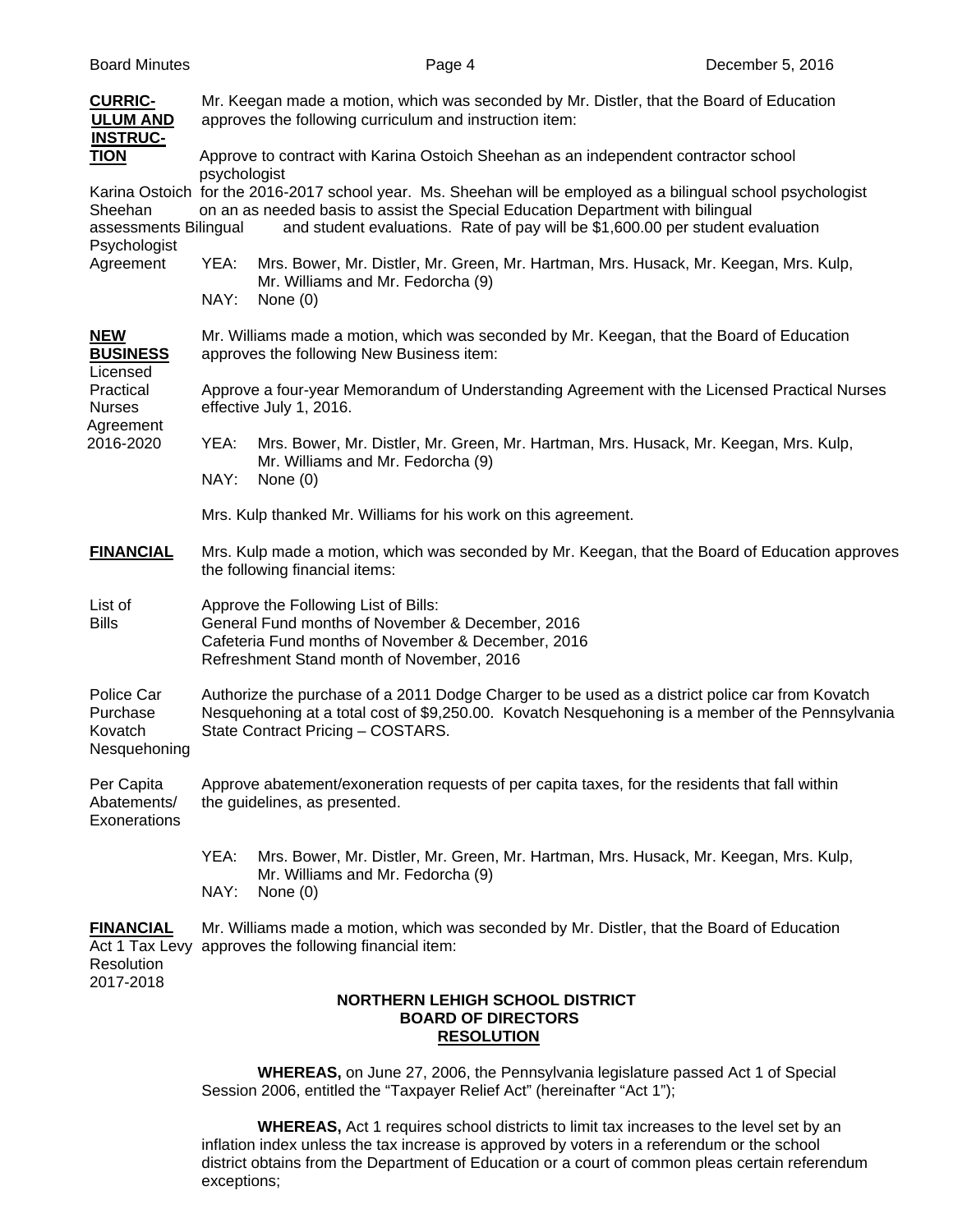| <b>FINANCIAL</b><br>adopt a | <b>WHEREAS, Act 1 does, however, allow a board of school directors to elect to</b>                                                                                                                                                                                                                                                                                      |  |  |
|-----------------------------|-------------------------------------------------------------------------------------------------------------------------------------------------------------------------------------------------------------------------------------------------------------------------------------------------------------------------------------------------------------------------|--|--|
| (cont.)                     | resolution indicating that it will not raise the rate of any tax for the support of the public schools<br>for the following fiscal year by more than its index, provided this resolution must be adopted no<br>later than 110 days prior to the date of the election immediately preceding the upcoming fiscal                                                          |  |  |
|                             | year;<br>WHEREAS, the Northern Lehigh School District index for the 2016-2017 fiscal year is<br>$3.4\%$ ;                                                                                                                                                                                                                                                               |  |  |
| School                      | <b>WHEREAS, the Northern Lehigh School District Board of Directors has made the</b><br>decision that it shall not raise the rate of any tax for the support of the Northern Lehigh<br>District for the 2017-2018 fiscal year by more than its index.                                                                                                                    |  |  |
|                             | <b>AND NOW, on this _____5th__day of December, 2016, it is hereby RESOLVED by the</b><br>Northern Lehigh School District (hereinafter "District") Board of Directors (hereinafter "Board") the<br>following:                                                                                                                                                            |  |  |
|                             | 1. The Board certifies that it will not increase any school district tax for the 2017-2018<br>school year at a rate that exceeds the index as calculated by the Pennsylvania<br>Department of Education.                                                                                                                                                                |  |  |
|                             | 2. The Board certifies that it will comply with the procedures set forth in Section 687, of<br>the Pennsylvania Public School Code (hereinafter "School Code"), 24 P.S. §6-687, for<br>the adoption of its proposed and final budget.                                                                                                                                   |  |  |
|                             | 3. The Board certifies that increasing any tax at a rate less than or equal to the index will<br>be sufficient to balance its final budget of the 2017-2018 fiscal year.                                                                                                                                                                                                |  |  |
|                             | 4. The Administration of the District will submit the District's information on a proposed<br>increase in the rate of a tax levied for the support of the District to the Pennsylvania<br>Department of Education on the uniform form prepared by the Pennsylvania<br>Department of Education no later than five days after the Board's adoption of this<br>Resolution. |  |  |
|                             | 5. The Administration of the District will send a copy of this Resolution to the Pennsylvania<br>Department of Education no later than five days after the Board's adoption of this<br>Resolution.                                                                                                                                                                      |  |  |
|                             | 6. The Board understands and agrees that by passing this Resolution it is not eligible to<br>seek referendum exceptions under Section 333(f) of Act 1 and is not eligible to<br>request approval from the voters through a referendum to increase a tax rate by more<br>than the index as established for the 2017-2018 fiscal year.                                    |  |  |
|                             | 7. Once this Resolution is passed, the Administration of the District is not required to<br>comply with the preliminary budget requirements set forth in paragraphs (a) and (c) of<br>Section 311 of Act 1. Provided, however:                                                                                                                                          |  |  |
|                             | (a) The Board understands and agrees that, upon receipt of the information<br>submitted by the District as set forth in paragraphs 4 and 5 above, the<br>Pennsylvania Department of Education shall compare the District's<br>proposed percentage increase in the rate of the tax with the index.                                                                       |  |  |
|                             | (b) Within ten days of the receipt of this information, the Pennsylvania Department of<br>Education shall inform the District whether its proposed tax rate increase is less<br>than or equal to the index.                                                                                                                                                             |  |  |

 (c) If the Pennsylvania Department of Education determines that the District's proposed increase in the rate of the District's tax exceeds the index, the District is subject to the preliminary budget requirements as set forth in paragraph (a) and (c) of Section 311 of Act 1.